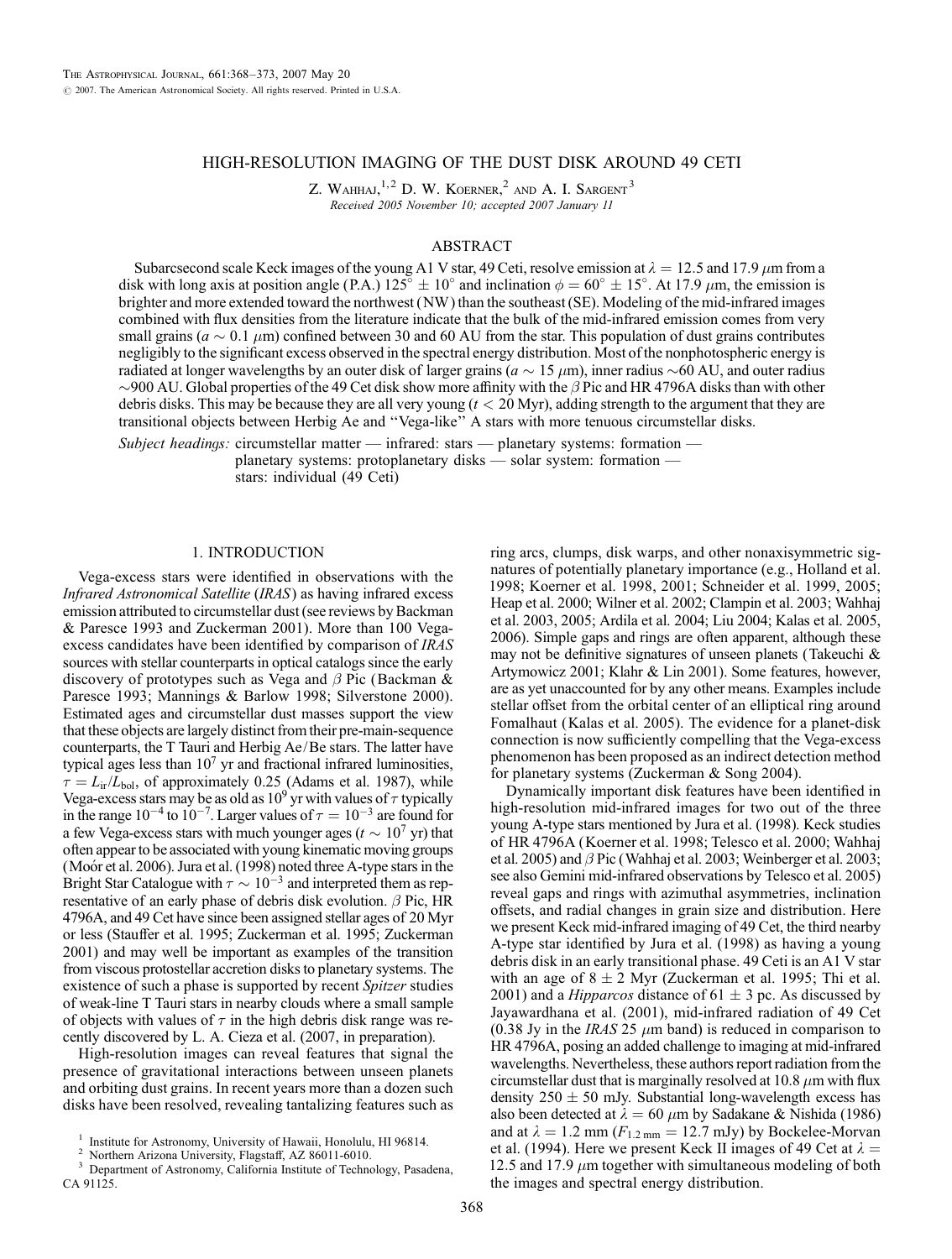

FIG. 1.—KECK MIRLIN contour maps of 49 Cet at  $\lambda = 12.5$  and 17.9  $\mu$ m. North is up. Contour images of the PSF star,  $\alpha$  Boo, are displayed in (a) and (b) as insets with contour levels of 10%, starting at the 60% level. The FWHM of the PSFs are 0.41" and 0.48" at 12.5 and 17.9  $\mu$ m, respectively. (a) Emission at 12.5  $\mu$ m. Lowest contour level is at the 2  $\sigma$  level (41 mJy arcsec<sup>-2</sup>). Higher contour levels are at 2  $\sigma(10^{0.068n})$  for the *n*th contour. (b) Emission at 17.9  $\mu$ m contoured as in (*a*). Lowest contour is at the 2  $\sigma$  level (26 mJy arcsec<sup>-2</sup>).

#### 2. OBSERVATIONS AND RESULTS

The star 49 Cet was imaged with the Mid-Infrared Large-well Imager (MIRLIN; Ressler et al. 1994) at the f/40 bent-Cassegrain focus of the Keck II telescope on UT dates 1998 October 7 and1999 July 28-31. At Keck, MIRLIN has a plate scale of 0.138" pixel<sup>-1</sup> and a 17.5" field of view. Filters centered on  $\lambda = 12.5$  and 17.9  $\mu$ m with widths of 1.16 and 2  $\mu$ m were used for the observations presented here. Initial sky subtraction was carried out by differencing images chopped  $7<sup>′</sup>$  in an east-west direction at a frequency of 4 Hz. The telescope was nodded the same distance in a northsouth direction after co-adding several hundred frames at each of the chop positions. The total integration times were 20 and 66 minutes at 12.5 and 17.9  $\mu$ m, respectively. Residual background emission in the form of a striping pattern was removed by masking on-source emission and separately subtracting the median emission within each row and column of pixels. Disk emission in each of the double-differenced chop-and-nod frames was shifted and added to produce a final combined image. Observation and data reduction of standards  $\alpha$  Boo,  $\alpha$  Tau,  $\chi$  Cet, and Vega proceeded in the same way for photometric calibration and served as a representation of the point-spread function (PSF). Images of 49 Cet and PSF stars from separate nights of observation were co-added after weighting by the signal-to-noise ratio of their peak flux. Seeing effects on low-level emission in the PSF stars were mostly evident at 12.5  $\mu$ m and were reduced for both the source and calibration images by smoothing with a circular hat function.

Final processed images of 49 Cet at angular resolutions of 0.41" and 0.48" at  $\lambda = 12.5$  and 17.9  $\mu$ m, respectively, are shown in Figure 1. The original 64  $\times$  64 pixel (8.8"  $\times$  8.8") images were finely gridded to  $256 \times 256$  pixels and smoothed by convolution with a circular hat function of diameter equal to the full width at half-maximum (FWHM) of the PSF star  $\alpha$  Boo. Images of  $\alpha$  Boo, resampled and smoothed in the same manner, are shown in the insets in Figure 1. Images used later for model-fitting purposes were smoothed in the same way, but not resampled beforehand. In Figure 1 both images of 49 Cet are elongated along approximately the same position angle (P.A.). To characterize this effect more accurately, normalized strip cuts were obtained from the images by windowing the emission in rectangular apertures aligned with



Fig. 2.—Flux density strip cuts of width equal to FWHMs of PSFs taken along the long axes of emission (P.A. = 125°) at 12.5 and 17.9  $\mu$ m seen in Fig. 1. Solid lines represent the 49 Cet emission profiles, and dot-dashed lines represent the profile for PSF star  $\alpha$  Boo. Dashed lines are from best-fit models of emission described in  $\S$  3 of the text.

the long axis of emission (P.A.  $= 125^{\circ}$ ) and of width corresponding to the PSF FWHM. The results, displayed in Figure 2, demonstrate that 49 Cet's emission profile is clearly resolved at both wavelengths.

Flux densities for 49 Cet were derived using aperture photometry of images of the calibrator stars. Calibrator flux densities were adopted from the Infrared Space Observatory (ISO) Calibration Web site<sup>4</sup> as follows:  $\alpha$  Boo ( $F_{12.5} = 478 \text{ Jy}; F_{17.9} = 232 \text{ Jy}$ ),  $\alpha$ Tau ( $F_{12.5} = 423$  Jy;  $F_{17.9} = 205$  Jy),  $\chi$  Cet ( $F_{12.5} = 0.68$  Jy;  $F_{17.9} = 0.33$  Jy), and Vega ( $F_{12.5} = 24.9$  Jy;  $F_{17.9} = 12.2$  Jy). The resulting flux densities for 49 Cet were  $200 \pm 26$  and 186  $\pm$  25 mJy at 12.5 and 17.9  $\mu$ m. Although our 12.5  $\mu$ m value and the appreciably higher IRAS 12  $\mu$ m measurement (330 mJy) are at first sight inconsistent, the discrepancy is explained readily by the fact that the IRAS band is much broader (6–18  $\mu$ m) and thus includes more of the bright photospheric emission at shorter wavelengths. Peak brightnesses, the flux in the brightest pixel divided by the pixel area, were 231 and 583 mJy arcsec<sup>-2</sup> at 12.5 and 17.9  $\mu$ m, respectively. The corresponding rms background values were 41 and 26 mJy arcsec<sup> $-2$ </sup>, respectively. The extent of the long axis enclosed by the 2  $\sigma$  contours of the 12.5  $\mu$ m emission is  $\sim$ 1.64" (100 AU). At 17.9  $\mu$ m, elongation at the 2  $\sigma$ level is  $\sim$ 2.3" (140 AU) with the SE side clearly more extended than the NW side.

Available flux densities for 49 Cet at mid-infrared and longer wavelengths are listed in Table 1. A 200  $\mu$ m flux density from ISOPHOT observations (Walker & Heinrichsen 2000) was suspiciously low (0.32 Jy) compared to the value implied by an interpolation between the 100  $\mu$ m *IRAS* and 1.2 mm IRAM observations. We have therefore listed only the values obtained directly from the ISO Data Archive (1.1  $\pm$  0.5 Jy at 170  $\mu$ m and  $0.75 \pm 0.5$  Jy at 150  $\mu$ m). Photometry in U, B, V, J, H, K, L, and M bands from Sylvester et al. (1996) were used to constrain stellar photospheric properties as outlined below.

### 3. MODELING

We use a simple model of a flat optically thin disk with relatively few parameters (Backman et al. 1992; Koerner et al. 1998; Wahhaj et al. 2003, 2005) to derive the properties of the 49 Cet disk, since our images have limited spatial resolution, and

See http://www.iso.vilspa.esa.es/users/expl\_lib/ISO/wwwcal/.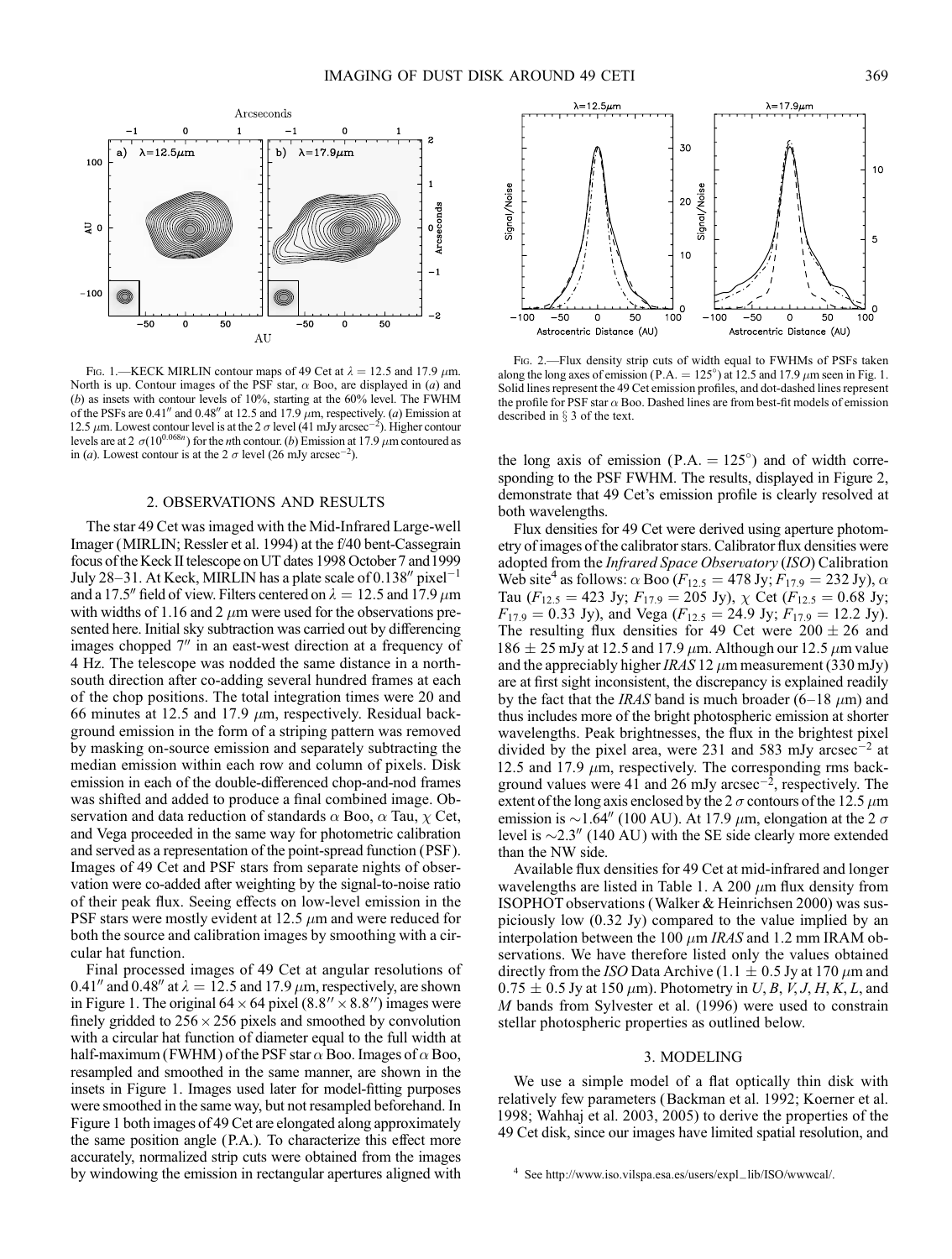| $1.0001$ D DING I DIN TO ULI |                               |                         |                     |                     |                                      |
|------------------------------|-------------------------------|-------------------------|---------------------|---------------------|--------------------------------------|
| $\lambda$ eff<br>$(\mu m)$   | $\delta \lambda$<br>$(\mu m)$ | Flux Density<br>(Jy)    | Uncertainty<br>(Jy) | Photosphere<br>(Jy) | Reference                            |
|                              | 5.3                           | 0.25                    | 0.05                | 0.191               | Jayawardhana et al. (2001)           |
|                              | 1.2                           | 0.2                     | 0.026               | 0.143               | This work                            |
|                              | 2.0                           | 0.186                   | 0.025               | 0.069               | $\cdots$                             |
|                              | 6.5                           | 0.33                    | 0.066               | 0.154               | <b>IRAS FSC</b>                      |
| 25.0                         | 11.0                          | 0.38                    | 0.076               | 0.036               | $\cdots$                             |
| 60.0                         | 40.0                          | 2.0                     | 0.4                 | 0.006               | .                                    |
| $100.0$                      | 37.0                          | 1.91                    | 0.38                | 0.002               | $\cdots$                             |
|                              | 40.0                          | 0.75                    | 0.50                | $\sim 0$            | ISO                                  |
|                              | 50.0                          | 1.1                     | 0.50                | $\sim 0$            | $\cdots$                             |
| $800.0$                      |                               | $< 0.036$ (3 $\sigma$ ) |                     | $\sim 0$            | Zuckerman & Becklin (1993)           |
| $1200.0$                     |                               | 0.0127                  | 0.0028              | $\sim 0$            | Bockelee-Morvan et al. (1994) (IRAM) |

TABLE 1 FLUX DENSITIES FOR 49 CET

there are relatively few flux density measurements. We assume that thermal radiation from an annulus of width  $dr$  at a distance  $r$ from a star is given by

$$
f_l(r) = \sigma(r)\varepsilon_{\lambda}B[T_p(r),\lambda]\left(\frac{2\pi r\,dr}{D^2}\right),
$$

where  $\sigma(r)$  is the fractional surface density,  $T_p(r)$  is the grain temperature,  $B[T_p(r), \lambda]$  is the Planck function, and D is the distance. For 49 Cet,  $D = 61$  pc. Moderately absorbing dielectrics with an effective grain radius, a, have radiative efficiency  $\varepsilon_{\lambda}$  = 1.5a/ $\lambda$  for  $\lambda > 1.5a$  and  $\varepsilon_{\lambda} = 1$  for  $\lambda < 1.5a$  (Greenberg 1978). The grain temperature for efficient absorbers and inefficient emitters,  $T_p(r) = 432 a_{\mu \text{m}}^{-0.2} (L_*/L_{\odot})^{0.2} (r_{\text{AU}})^{-0.4}$  K, can be calculated from radiative balance equations. For very small grains,  $a <$ 0.05  $\mu$ m, which are both inefficient absorbers and emitters,  $T_p(r) =$  $636(\dot{L}_*/\dot{L}_\odot)^{2/11}(r_{\rm AU})^{-4/11}(T_*/T_\odot)^{3/11}$  K (Backman & Paresce 1993), where  $L_*$  is the stellar luminosity, 18.4  $L_{\odot}$  for 49 Cet. The two temperature laws converge at  $a = 0.05 \mu m$ , and varying the grain radius across this point does not result in a discontinuity in temperature. However, the latter law yields degenerate solutions between  $\sigma(r)$  and a, and so only the product of the two quantities can be constrained. This degeneracy finds natural expression in the probability distributions generated by the Bayesian method, which we discuss later. The assumed power-law emissivities are admittedly crude approximations for the grain temperature behavior. However, the constraining power of the extant data is also limited. Thus, more realistic temperature laws are counterproductive, since they unnecessarily complicate the modeling method. The modeling constraints yielded on grain radii suggests a range of temperatures. It is better to work from these temperature ranges and investigate what kinds of dust grains they are consistent with, under more realistic modeling assumptions.

To describe the disk morphology and orientation we introduce parameters  $R_{\text{in}}$ , the inner radius;  $\Delta R$ , the width;  $\gamma$ , assuming radial density profile,  $\sigma \sim r^{-\gamma}$ ;  $\phi$ , the inclination of the disk to the line of sight (90 $^{\circ}$  is edge-on); and  $\theta$ , the P.A. of the long axis. We also include an asymmetry parameter  $\beta$ , the factor by which emission from the NW ansa exceeds that from the SE. We simulate the stellar photosphere by fitting a Kurucz (1993) model of a star with  $T_{\text{eff}}$  = 9250 K to the optical and infrared photometry of Sylvester et al. (1996), and use the mid-infrared and longer wavelengths estimates from Table 1. The resulting photospheric flux density is added to the central pixel of the model image, and the final image is convolved with the appropriate PSF star to construct the simulated emission map. Models are varied over all parameter space, and the probability of each model is calculated from  $\chi^2$  following Wahhaj et al. (2005).

Initially, the two Keck MIRLIN images were treated separately in the model-fitting process to differentiate their separate roles in constraining disk parameter values. Orientation parameters such as  $\phi$  and  $\theta$  can be estimated only by fitting to these individual images. Most of the emission appears to arise in a small inner disk of very small  $(a < 1 \mu m)$  hot grains that contribute negligibly to the spectral energy distribution (SED). Both the temperature and the size of grains are mainly constrained by the relative brightness of the disk at  $\lambda = 12.5$  and 17.9  $\mu$ m.

Our subsequent efforts to fit the SED and mid-infrared images simultaneously with a single disk model failed to reproduce the extensions in emission in the mid-infrared images. Unreduced  $\chi^2$  values for the best fit were  $\sim$ 45, with cardinality of the data only 27 (see also in Wahhaj et al. 2005). Fits to the SED alone required a much larger disk than that mandated by the images to reproduce the long-wavelength flux densities and yielded only weak constraints on  $R_{\text{in}}$  and grain radius a. We then invoked a two-part disk model comprising an inner disk of small grains to simulate the mid-infrared images and a large outer disk with a population of large dust grains to fit the SED. To introduce as few parameters as possible, the inner radius of the outer disk is set to begin at the outer edge of the inner disk. These two data sets are complimentary in that the 17.9  $\mu$ m image constrains the inner radius of the outer disk, while the SED limits the inner radius of the inner disk. This model effectively reproduces all the data and yields a  $\chi^2$  of 28. Most probable parameter values for the inner disk are  $\phi = 55^\circ \pm 20^\circ$ ,  $\theta = 120^\circ \pm 15^\circ$ ,  $R_{\text{in}} =$  $30 \pm 10$  AU,  $\Delta R = 30 \pm 20$  AU,  $a < 1.0$   $\mu$ m,  $\sigma = 0.1 - 1.5 \times$  $10^{-3}$ , and  $\beta = 0.5-2$ , with no constraints on  $\gamma$ . The probability distribution for the grain radius, a, actually peaks around 0.1  $\mu$ m. The distribution suggests no lower limit mostly because the temperature law becomes degenerate between grain radius and optical depth for  $a < 0.5 \mu m$  as discussed earlier. Outer disk properties are  $\phi = 60^\circ \pm 15^\circ, \theta = 125^\circ \pm 10^\circ, R_{\text{in}} = 60 \pm 15 \text{ AU}, \Delta R =$  $900 \pm 400$  AU,  $a = 15 \pm 10$   $\mu$ m,  $\sigma = 6.5 \pm 1.5 \times 10^{-4}$ ,  $\beta =$ 1–10, and  $\gamma = 0 \pm 0.5$ . There exists an unrefereed publication of an 850  $\mu$ m JCMT SCUBA detection of 49 Cet (Song et al. 2004). At  $8.2 \pm 1.9$  mJy, this value is inconsistent with the 1.2 mm IRAM detection. We note that if the IRAM flux were ignored and instead the JCMT flux were used, the outer disk width would have to be  $\sim$ 300 AU. The weak constraints on the disk asymmetry parameters can be explained by the fact that the average signal from the outer regions of the disk is roughly 3  $\sigma$ . Thus, any asymmetry seen in our images is statistically not very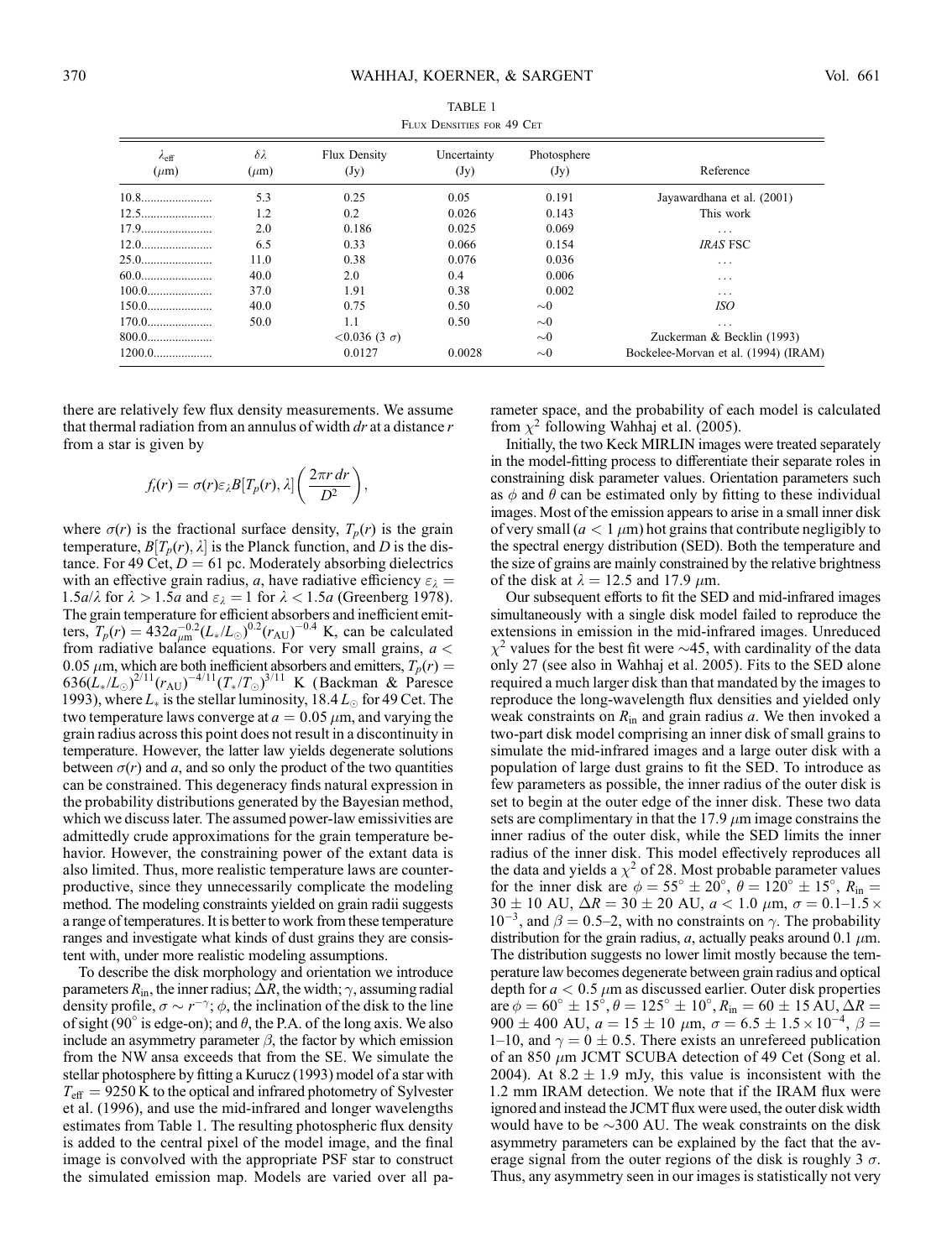

FIG. 3.—Simulated images at 12.5 and 17.9  $\mu$ m from the best-fit model. Contour levels are the same as in Fig. 1. For this model,  $\phi = 57^{\circ}$ ,  $\theta = 125^{\circ}$ ,  $R_{\text{in}} = 35$  AU,  $\Delta R = 10$  AU,  $a = 0.1$   $\mu$ m, and  $\sigma = 1.3 \times 10^{-3}$  for the inner disk; and  $\phi = 60^{\circ}, \ \theta = 125^{\circ}, \ R_{in} = 45 \text{ AU}, \ \Delta R = 900 \text{ AU}, \ a = 23 \ \mu \text{m}, \text{ and } \sigma = 5.4 \times 10^9 \text{ AU}$  $10^{-4}$  for the outer disk. Since only very weak constraints were found for the  $\gamma$ - and  $\beta$ -parameters, they were set to the nominal values of 0 and 1, respectively.

significant. The probability distributions for the inner/outer disk configurations are displayed in Figures 5 and 6.

Images simulated from the two-part disk model fit to Keck images and the SED for 49 Cet are displayed in Figure 3. The simulated SED is shown in Figure 4. We recognize that even this model may be an approximation to some more complicated structure that is not discernible from the current data set. Nevertheless,



FIG. 4. - Flux densities of 49 Cet from Table 1 (circles) and UBVJHKL and M photometry from Sylvester et al. (1996; triangles). The solid line represents the complete SED for the best-fit model shown in Fig. 3. The dashed line displays the contribution from the photosphere derived from a 1993 Kurucz model fit to the short-wavelength photometry. The dash-dotted line is the contribution from the inner disk suggested by the Keck mid-infrared images. The dotted line is contribution from the outer disk.

a number of useful properties emerge: (1) the two-component disk has a uniform orientation, within uncertainties; (2) characteristic temperatures derived from a grain size-temperature relation (see Backman & Paresce 1993) are  $\sim$ 360 K for inner dust grains and  $\sim$ 95 K for the outer; (3) the total cross-sectional area of grains in the inner disk is  $\sim$  5 AU<sup>2</sup>, and in the outer disk,  $\sim$  1650 AU<sup>2</sup>; and (4) a grain density of  $\rho = 2500 \text{ kg m}^{-3}$  (Jura 1998) leads to masses of  $6.5 \times 10^{-6}$  and 0.32  $M_{\oplus}$ , respectively.

#### 4. DISCUSSION

Mid-infrared images have also identified variations in radial structure in the  $\beta$  Pic and HR 4796A disks. Structures with sharply varying density and grain size are apparent within the depleted inner region of  $\beta$  Pic's disk (Lagage & Pantin 1994; Backman et al. 1992; Wahhaj et al. 2003; Weinberger et al. 2003; Okamoto et al. 2004; Telesco et al. 2005). Likewise, a comparison of midinfrared and Hubble images of HR 4796A demonstrates that it is surrounded by a narrow ring of large grains embedded within a wider ring of smaller grains (Wahhaj et al. 2005), properties that are consistent with dispersal of an exo-Kuiper belt by radiation pressure. The analysis presented here suggests a similar morphology for 49 Cet. It is evident in Figure 5 that there is only a very small probability that the disk around 49 Cet extends all the way to the star. Indeed, it is most likely that the region interior to 20 AU is strongly depleted of dust. The absence of silicate emission in *Spitzer Space* Telescope observations of 49 Cet suggests that the circumstellar dust must be cooler than 200 K (Kessler-Silacci et al. 2005). In combination with the constraints on grain size obtained here, this further strengthens the case for a large inner clearing of the disk.



Fig. 5.— Probability distributions for selected inner disk model parameters. Most probable values correspond to peaks in the probability distributions. The uncertainties are estimated as the 66% confidence intervals (where our distributions are binned finely enough) or the shortest range of parameter values that encompasses 66% of the total probability. The most probable values and uncertainties for these parameters are detailed in the text.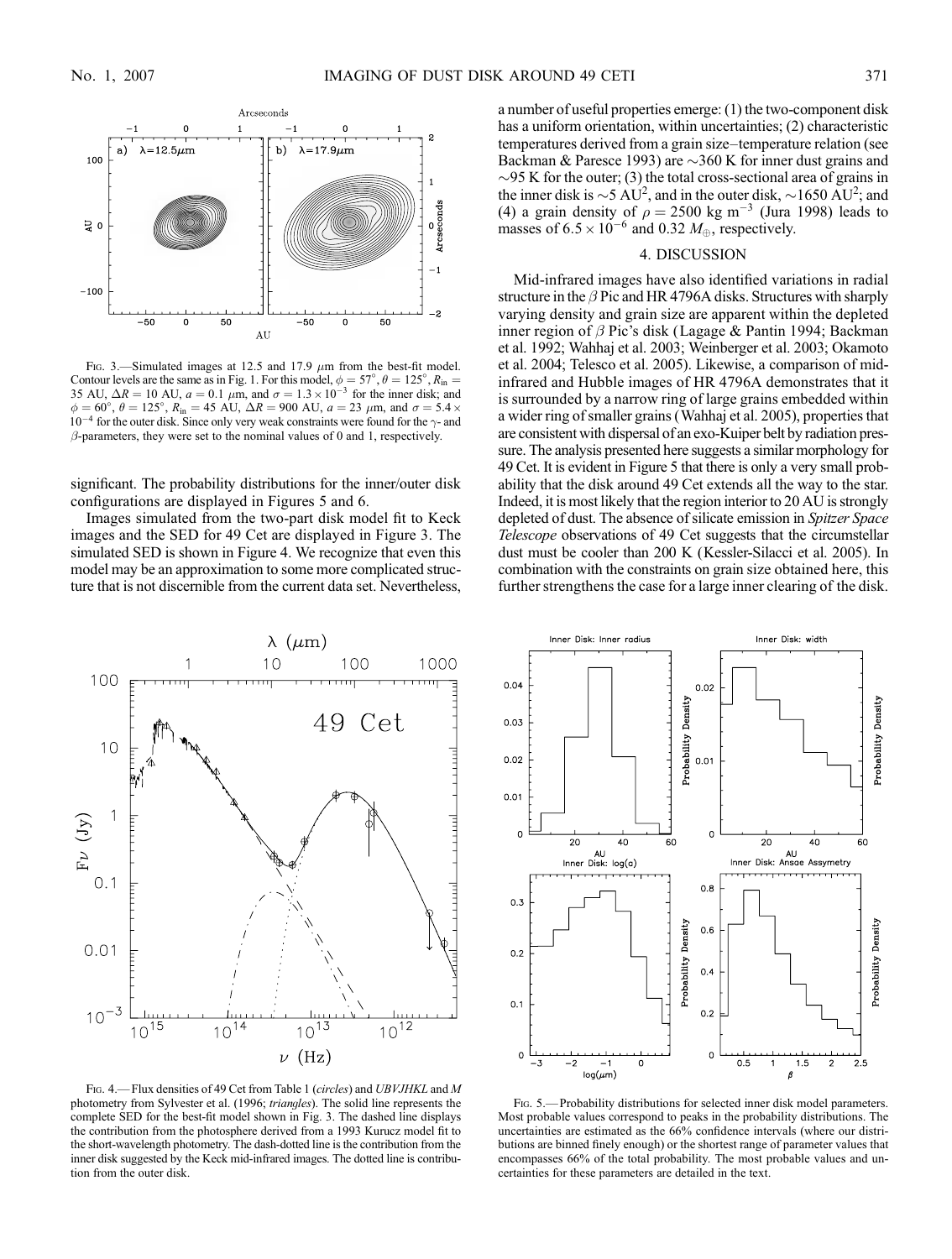

FIG. 6.— Probability distributions for selected outer disk model parameters.

The major contribution to the excess luminosity comes from a large-grained outer disk with an inner edge that can barely be discerned in the 17.9  $\mu$ m image. Both the 12.5 and 17.9  $\mu$ m images predominantly trace a region that is approximately 30–60 AU from the star and composed of very small dust grains,  $a \sim 0.1 \mu$ m. How can dust grains as small as 0.1  $\mu$ m survive in the harsh radiation environment of 49 Cet? A conceivable explanation can be found in a paper by Artymowicz (1997). Grain-grain collisions result in a size distribution,  $n \sim a^{-3.5}$  (Dohnanyi 1969). Grains smaller than  $\sim$ 7  $\mu$ m, similar to the blowout ( $\beta$ -meteoroids) size for HR 4796A (Wahhaj et al. 2005), exit the system under radiation pressure. However, as they travel outward along the disk midplane, they undergo further collisions, producing a dust avalanche of even smaller grains. The resulting amplification in the dust production rate depends on the disk surface density and the width of the disk traversed. The smallest grains (called  $\gamma$ -meteoroids) will experience a relative pileup, since their outflow is braked more efficiently by residual gas (Thébault & Augereau 2005). An approximate expression for dust production-amplification due to the avalanche phenomenon is  $e^{N\sigma_m}$ , where N is the number of particles produced per collision and  $\sigma_m$  is the fractional surface density experienced by a particle traveling along the disk midplane. Collision physics predicts values between  $10<sup>2</sup>$  and  $10<sup>3</sup>$  for  $N$ . Assuming that the disk thickness is  $r/10$ , and the inner disk is 30 AU wide,  $\sigma_m = 8 \times 10^{-3}$ . Thus, the amplification factor ranges from 2 to 3000. Detailed numerical simulations of the avalanche mechanism demonstrate that, in a debris disk with properties similar to 49 Cet, unbound grains from comet breakups can induce an amplification factor of 200 (Grigorieva et al. 2007). Obviously, too high a dust production rate predicts too short a disk lifetime. At the same time, rates consistent with the pileup of  $\gamma$ -meteoroids are accommodated by the range of predictions.

Another plausible mechanism for  $\gamma$ -meteoroid production is the sublimation of icy bodies analogous to comets or Kuiper Belt objects in our own solar system. Submicron refractory particles may be held together by volatile ices to produce large particles unaffected by radiation pressure. On sublimation, however, the smaller particles may be released and subsequently pushed outward. Indeed, transient redshifted lines in the  $\beta$  Pic disks have

been attributed to falling evaporating bodies (Beust et al. 1990, 1996, 1998). While these events occur only for bodies that pass within 0.4 AU of the star, sublimation of comets and asteroids can occur as far out as 4 AU (Flammer et al. 1998). Since the dust/ gas ratio in comets is close to 1 (Greenberg 1998), large amounts of evaporated fine dust particles might exist in the region of 49 Cet's inner disk. Given the wide-ranging grain sizes in optically thin circumstellar disks, from submicron-sized grains in 49 Cet and HD 141569 (Marsh et al. 2002) to the 50  $\mu$ m grains in part of the disk around HR 4796A (Wahhaj et al. 2005), we conclude that multiple processes may control the evolution of dust grains both in size and radial location.

In summary, our analysis of 49 Cet,  $\beta$  Pic, and HR 4796A demonstrates that their disks have more in common than just a large fractional luminosity. Morphological resemblances that set these objects apart from other "Vega-like" A stars, including  $\alpha$ Psa and Vega itself may be due to their youth,  $8-20$  Myr (see discussion in Jura et al. 1993). They may in fact be in a transitional stage of evolution between that of viscous accretion disks around Herbig Ae stars (e.g., Mannings & Sargent 1997; Mannings et al. 1997) and truly Vega-like stars with ages of order 100 Myr or greater. As such, they are interesting candidates for constraints on the survival times of circumstellar gas. Marginal detection of molecular gas ( $\sim 10^{-3} M_{\odot}$ ) has been reported around 49 Cet (Thi et al. 2001) based on observations of the pure rotational transitions of  $H_2$ . If circumstellar gas exists, it will be an important factor in the evolution of dust grains, since residual gas will shorten the lifetime of grains even as large as  $\sim$  50  $\mu$ m (Klahr & Lin 2001). Small amounts of CO were detected by Zuckerman et al. (1995) and Dent et al. (2005), but in regions close to the star (<1.7 AU). Observations of CO(3  $\rightarrow$  2) at 850  $\mu$ m by Coulson et al. (1998) suggest a very low upper limit on the gas mass in the disk  $\lt 6 \times 10^{-8}$  M<sub>o</sub>. CO is easily frozen out onto grains in the colder parts of the disk (Aikawa et al. 1997).

A better understanding of both the abundance of molecular gas and the morphology of cold dust in the outer disk await study at longer wavelengths with higher resolution and sensitivity, such as will be available to the next generation of millimeter wave arrays.

Observations presented here were obtained at the W. M. Keck Observatory (WMKO), which is operated as a scientific partnership among the California Institute of Technology, the University of California, and the National Aeronautics and Space Administration. The Observatory was made possible by the generous financial support of the W. M. Keck Foundation. A great debt is due, also, to Robert Goodrich and the WMKO summit staff for their many hours of assistance in adapting MIRLIN to the Keck II visitor instrument port. The authors wish also to recognize and acknowledge the very significant cultural role and reverence that the summit of Mauna Kea has always had within the indigenous Hawaiian community. We are most fortunate to have the opportunity to conduct observations from this mountain.

#### REFERENCES

Adams, F. C., Lada, C. J., & Shu, F. H. 1987, ApJ, 312, 788

Aikawa, Y., Umebahashi, T., Nakano, T., & Miyama, S. M. 1997, ApJ, 486,  $L51$ 

Ardila, D. R., et al. 2004, ApJ, 617, L147

Artymowicz, P. 1997, Annu. Rev. Earth Planet. Sci., 25, 175

- Backman, D. E., Gillett, F. C., & Witteborn, F. C. 1992, ApJ, 385, 670 Backman, D. E., & Paresce, F. 1993, in Protostars and Planets III, ed. E. H. Levy & J. I. Lunine (Tucson: Univ. Arizona Press), 1253
- Beust, H., Lagrange, A.-M., Crawford, I. A., Goudard, C., Spyromilio, J., & Vidal-Madjar, A. 1998, A&A, 338, 1015